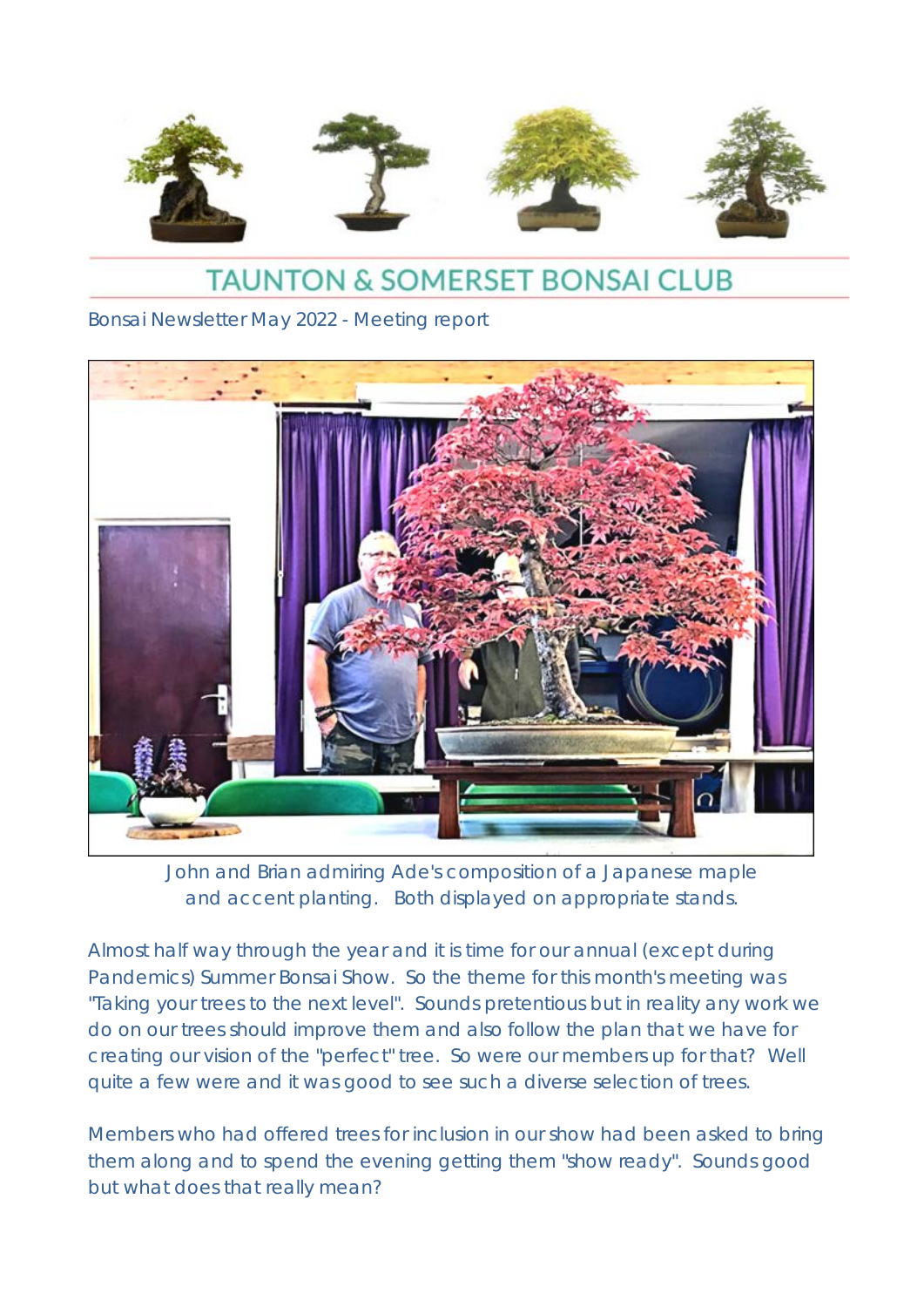

Getting down to it. Members start on bringing their chosen tree up to show standard.

Our Chairman Ade has displayed trees at many of our large shows and knows how to make the best of any Bonsai; so we started off with a brief talk on what to do and why.

### Point 1 Weed your bonsai.

The surface of your potting medium should be free of anything that was not put there by you with the intention of making the tree look natural. Weeds and other under plantings that obscure the nebari and even the trunk should be trimmed back or removed.

## Point 2 Tidy up the foliage.

Trim back any shoots and leaves that break the silhouette. Remove any dead flowers, unsightly fruit or discoloured leaves. Clean off any moss that is growing on the trunk and nebari, unless it is intended as a part of the overall design.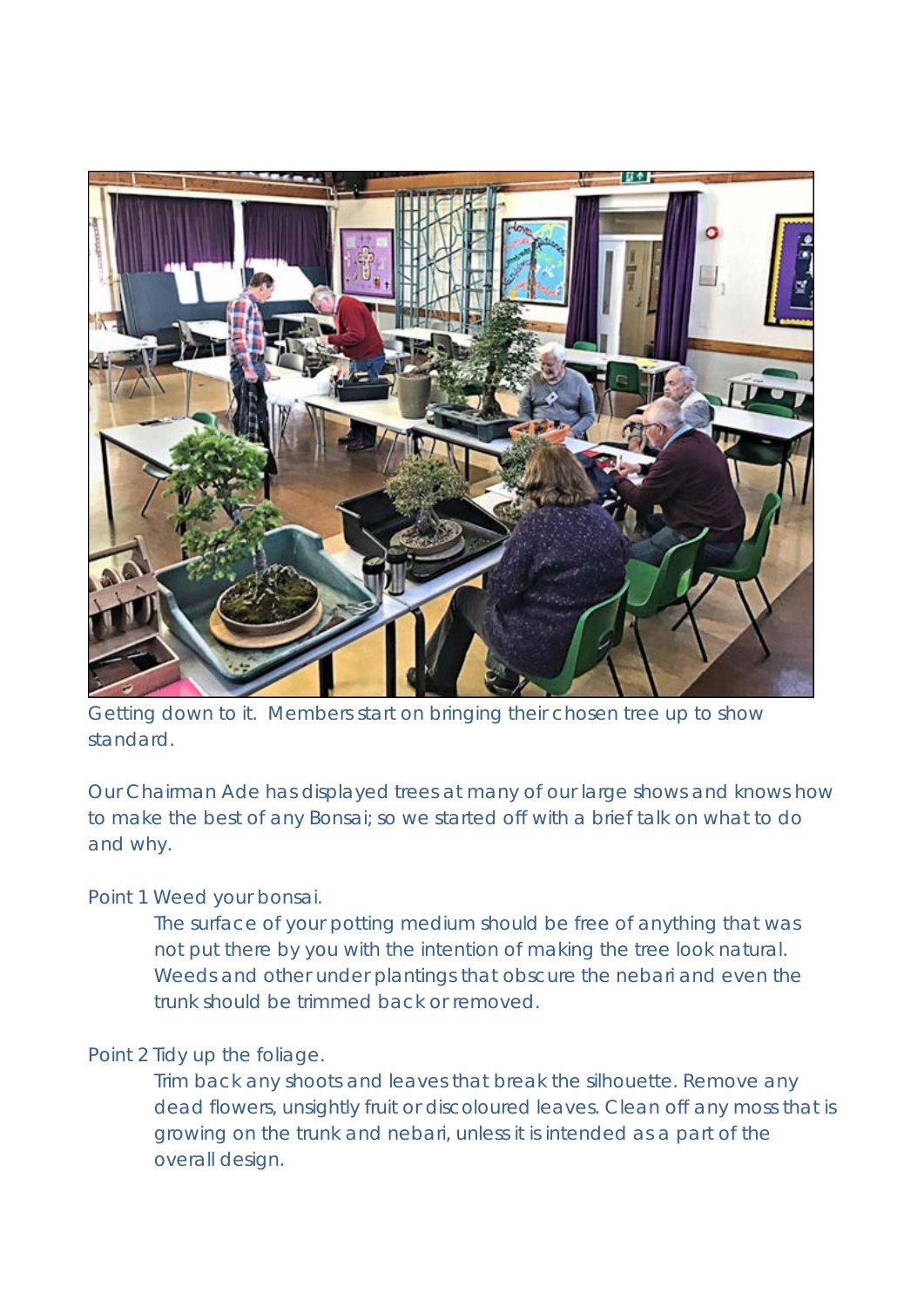

Tony W and Michael possibly discussing the joys of working on Field Maples.

#### Point 3 Trim branches.

Really this should have been done as part of the ongoing design process however life happens and if, for example, a piece of wind blown debris had landed on your Cork Bark Chinese Elm, the one that was ready to go in the show, and took out two major branches, then now would be a great time to do some branch pruning and possibly some rewiring! Dangerous places, gardens! If you are making any major cuts, make sure that you seal them with a suitable sealant and do take some time to disguise it as best as possible.

#### Point 4 Clean old top surface.

If your tree was weed free, as all bonsai in bonsai pots should be, then have a look at the surface and if it doesn't look in keeping with the rest of the design then renew it. Moss and its use in bonsai seems to be a "Marmite" thing. Some people love it and others hate it with a vengeance! If you are going to use it, then make sure that it contributes to the overall design, use the appropriate size of moss for the size of tree, yes there are different sizes of moss, who knew! Try using a number of different mosses around the pot to suggest a more natural environment. One question asked was "where do you get your moss"? The answer was where ever you can find it. Mostly in damp, shady places where it won't get trodden on or dug up by birds, moss hunting adds a whole new experience to the bonsai hobby. Personally I have found that tarmac traffic island and cycle paths are a great source of a variety of different mosses. Just be ready for the odd weird look from passers-by.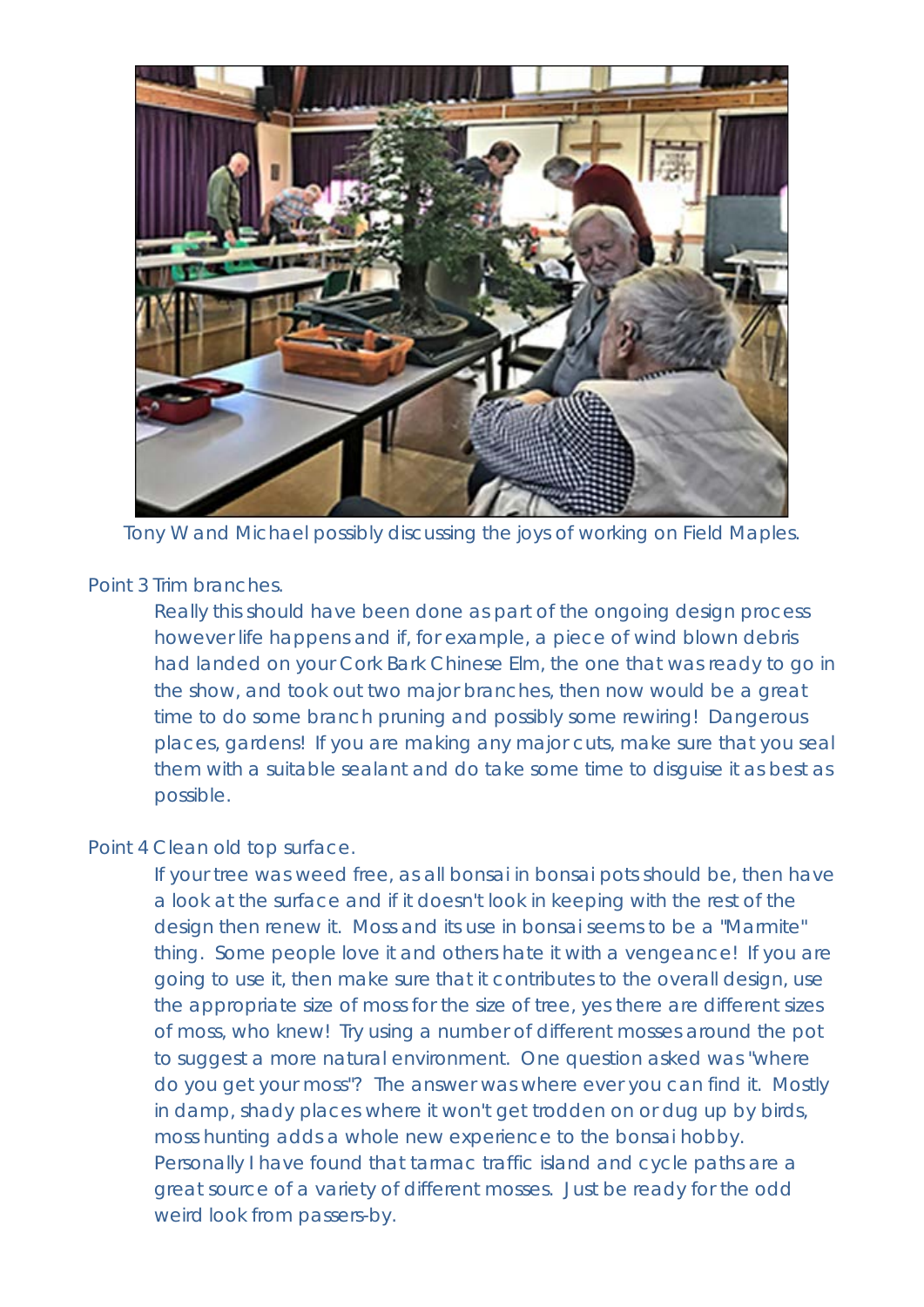

Nigel working on a pine with Geoff giving hints.

Point 5 Clean the pot.

There is a big difference between a pot with "Patina" and a pot that is "dirty"! And whilst there is no substitute for the right pot with just the right level of patina, showing a tree in a pot that has mud, algae, water marks, not to mention cobwebs or snail trails will not make a good impression on your audience. Right then - remove all bugs from the drain holes, wash and if required, brush the outer surface of the pot until all non-essential grime is removed. Inspect the pot for any chips or cracks. If the pot is unglazed consider giving it a once over with some vegetable oil. Now doesn't that look better?



Richard and Richard comparing trees.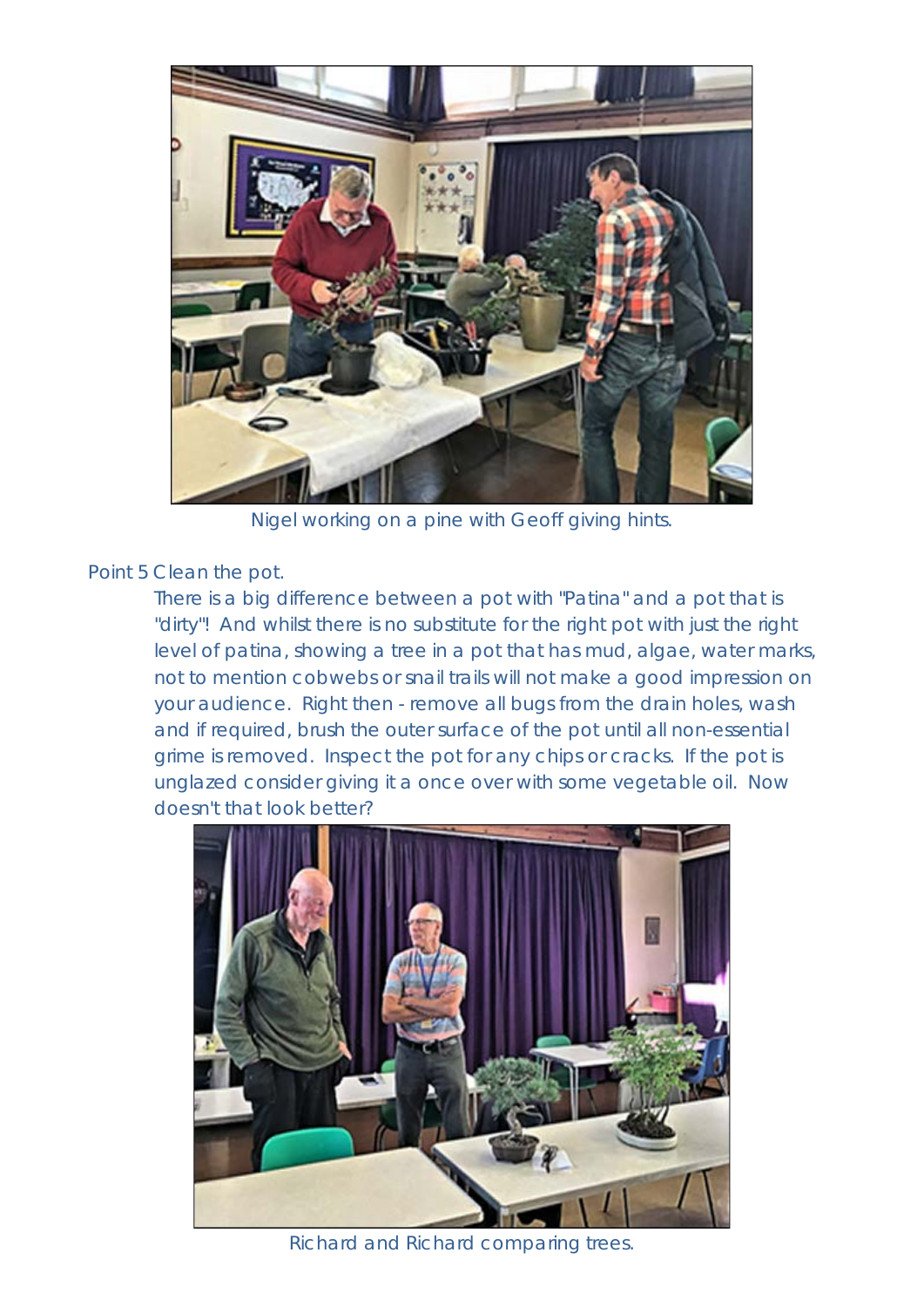### Point 6 Stands

Using a suitable stand with your tree adds a whole different vibe to your display. Unfortunately, unless you frequent Japanese flea markets, getting your hands on suitable bonsai stands can be expensive. However, there are sellers in the UK who stock bonsai stands and it is always worth looking at online auction sites for "oriental tables" or "Flower arranging stands" as you may be lucky. Alternatively, you can make your own or get someone who likes reducing perfectly good pieces of wood into "unrecognisable items" to make one for you. They can be simple to make - a suitably sized rectangle of wood with the edges routered to shape and then finished with stain or oil can look surprisingly good. You never know you might have a knack for making them and there are lots of online videos to help you improve.



An example of a simple bonsai stand with a routered edge

You can also go down the Ji-ita route. A Ji-ita is an irregular shaped flat piece of wood that is used in Japan for displaying flower arrangements and accent plants but work well with less formal styles of bonsai. These are expensive to buy but can be made, if you have access to a fret saw and some time and patience.

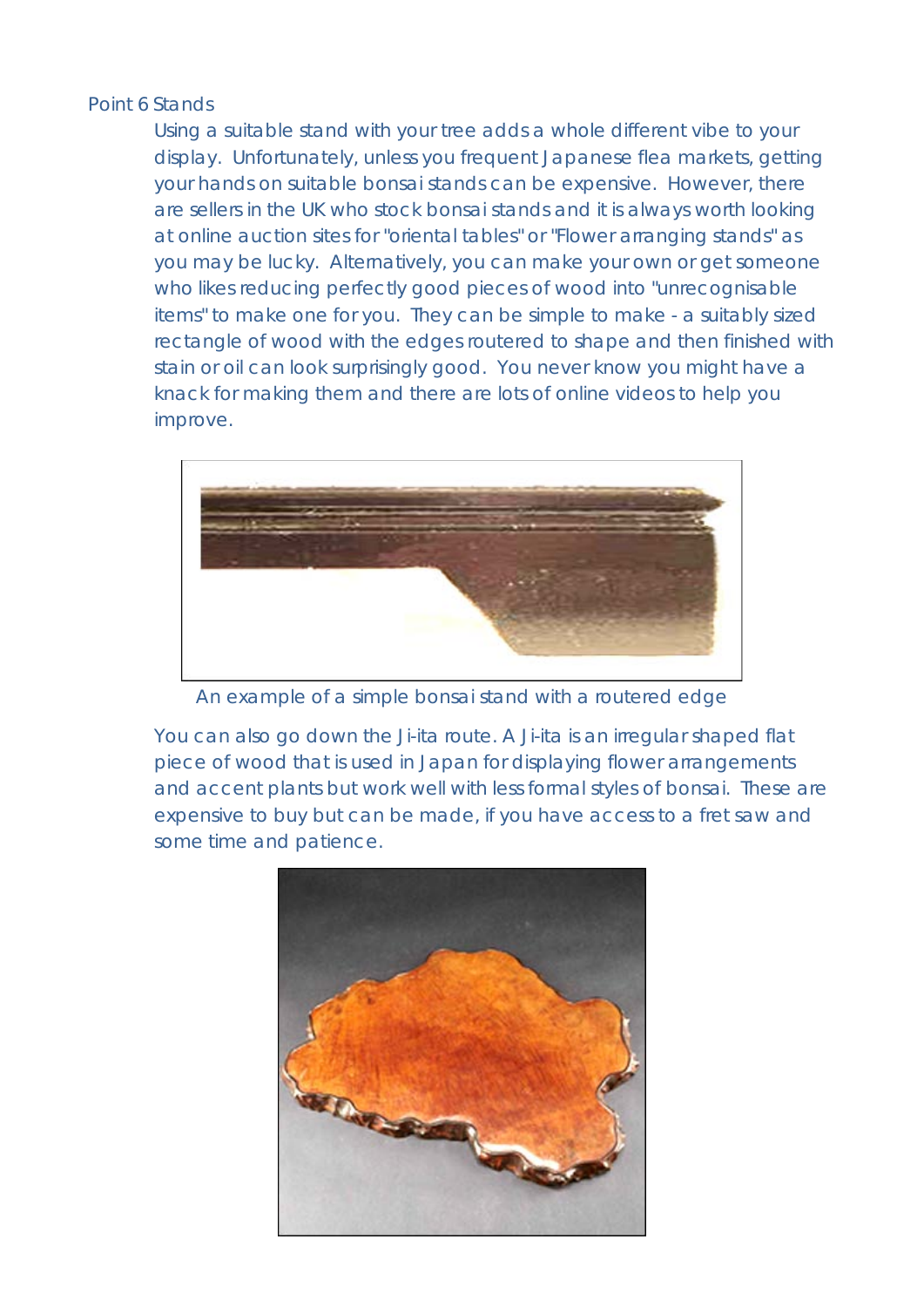A Japanese Ji-ita with a hand carved edge. A simpler version can be made using a fret saw and router.

Whether you choose to buy or make your stand you should do your best to match the size of the stand to the tree or accent. The stand should allow the tree to sit comfortably on it and have sufficient space around the pot. Remember the pot is a frame for the tree and the stand is the frame for the pot and the tree.

## Point 7 Bugs

Bugs are a natural part of growing bonsai but you don't want to show a tree that is covered in aphids or worse. If you have a tree that you intend to show then make sure that you spray it with a suitable insecticide a couple of weeks before and then give it a good jet spray with the garden hose a couple of times before you take it to the show. People will thank you!

## Point 8 Accent plantings

These are often overlooked in the bonsai world. Accent plants work well with bonsai of all sizes as long as you follow a few rules.

- Match the size of the accent to the size of the bonsai.
- Go for a seasonal theme with leaves and flowers evoking the impression being given by the main tree.
- Choose a container that also follows the main theme. A rugged pine could have some alpine flowers in a craggy pot or on a rock. A brightly coloured maple would look good with some meadow flowers and grasses in a simple oval pot. Go online for more inspiration or use your imagination.
- Use a simple stand or ji-ita for your accent or even a small bamboo mat will work well with most accents.



A simple composition of flowers, grasses and mosses planted in an artificial stone container and placed on a ji-tta.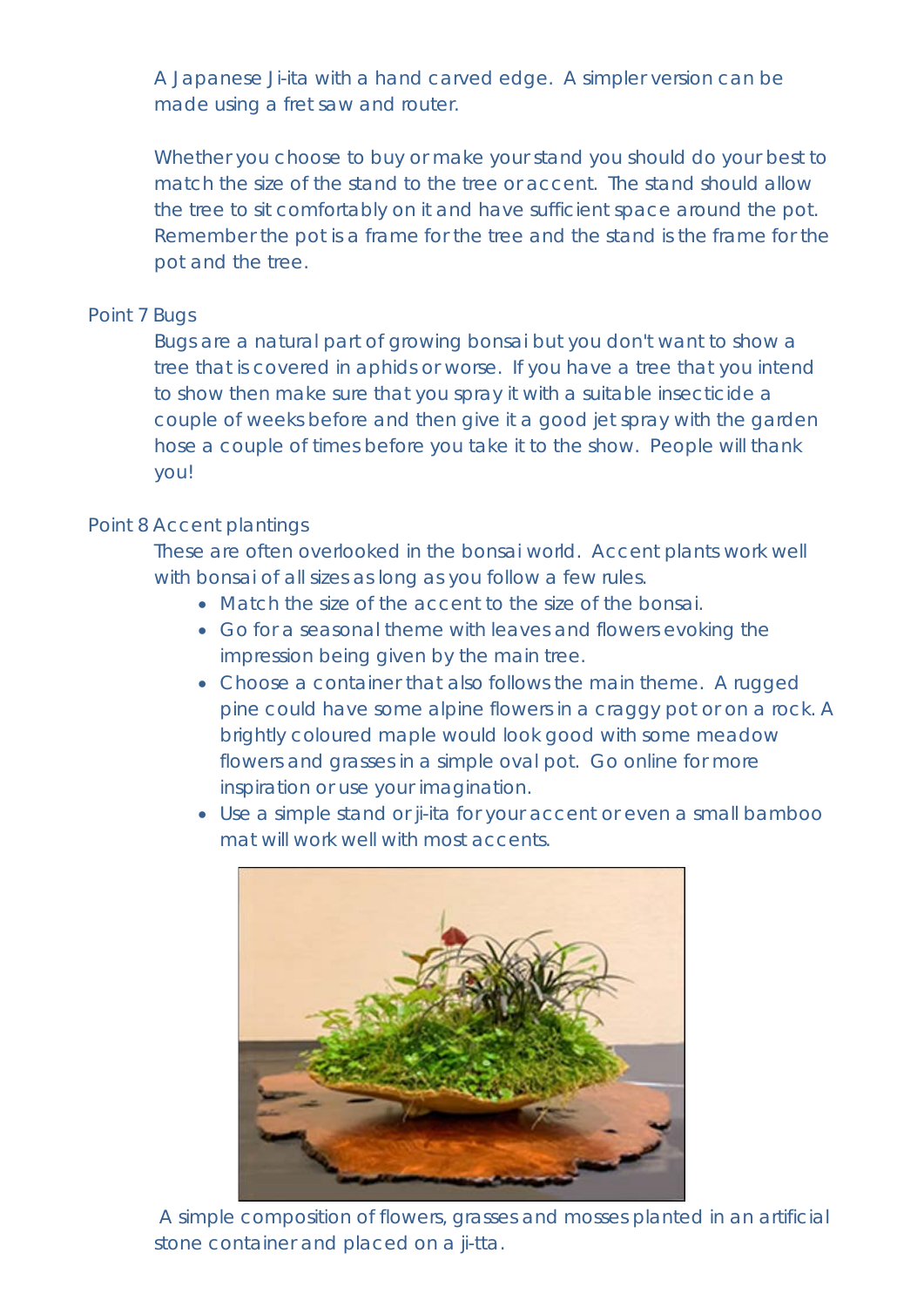Following Ade's talk we all got down to "Pimping our bonsai" and it was great to see so much work getting done. That is after all, what bonsai is all about.



Good to see Tony M back at meetings and this time working on a nice Chestnut.

Fortunately we did take time out to vote for, and then judge, the tree of the month competition.

# **Tree Of The Month**

The theme was 'Spring Colour' and the entries are below:



My root over rock Trident maple Richard C's Acer Deshojo